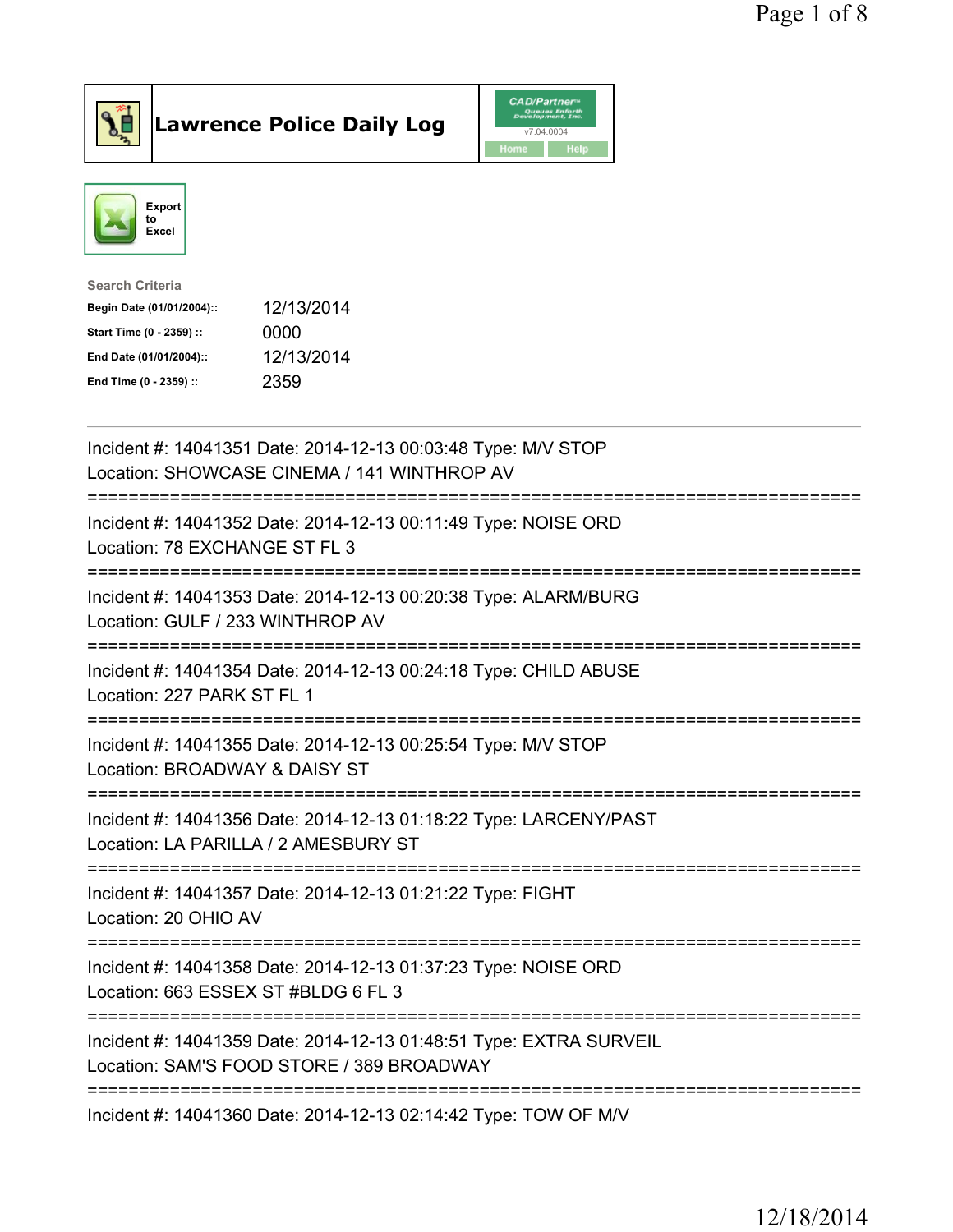| Location: BROADWAY & STAFFORD ST                                                                                             |
|------------------------------------------------------------------------------------------------------------------------------|
| Incident #: 14041361 Date: 2014-12-13 02:16:44 Type: TOW OF M/V<br><b>Location: MARSTON ST</b>                               |
| Incident #: 14041362 Date: 2014-12-13 02:34:28 Type: A&B PAST<br><b>Location: LAWRENCE ST</b>                                |
| Incident #: 14041363 Date: 2014-12-13 02:55:59 Type: TOW OF M/V<br>Location: 90 LOWELL ST                                    |
| Incident #: 14041364 Date: 2014-12-13 03:04:45 Type: MEDIC SUPPORT<br>Location: 330 S BROADWAY                               |
| ================================<br>Incident #: 14041365 Date: 2014-12-13 03:42:36 Type: ALARMS<br>Location: 233 WINTHROP AV |
| Incident #: 14041366 Date: 2014-12-13 04:05:21 Type: DISORDERLY<br>Location: 80 HOWARD ST                                    |
| Incident #: 14041367 Date: 2014-12-13 04:06:31 Type: M/V STOP<br>Location: SAM'S FOOD STORE / 389 BROADWAY                   |
| Incident #: 14041368 Date: 2014-12-13 04:11:28 Type: M/V STOP<br>Location: COMMON ST & LAWRENCE ST                           |
| Incident #: 14041369 Date: 2014-12-13 04:14:43 Type: DRUG OVERDOSE<br><b>Location: HAMPSHIRE ST</b>                          |
| Incident #: 14041370 Date: 2014-12-13 04:27:01 Type: 911 HANG UP<br>Location: JEFFERSON ON THE PARK / 112 THOREAU WAY        |
| Incident #: 14041371 Date: 2014-12-13 05:56:56 Type: A&B PAST<br>Location: 248 BROADWAY #14                                  |
| Incident #: 14041372 Date: 2014-12-13 06:07:09 Type: DOMESTIC/PROG<br>Location: 570 S UNION ST #7                            |
| Incident #: 14041373 Date: 2014-12-13 08:21:16 Type: M/V STOP<br>Location: EAST HAVERHILL AND KENDALL                        |
| Incident #: 14041374 Date: 2014-12-13 09:33:00 Type: INVESTIGATION<br>Location: 90 LOWELL ST                                 |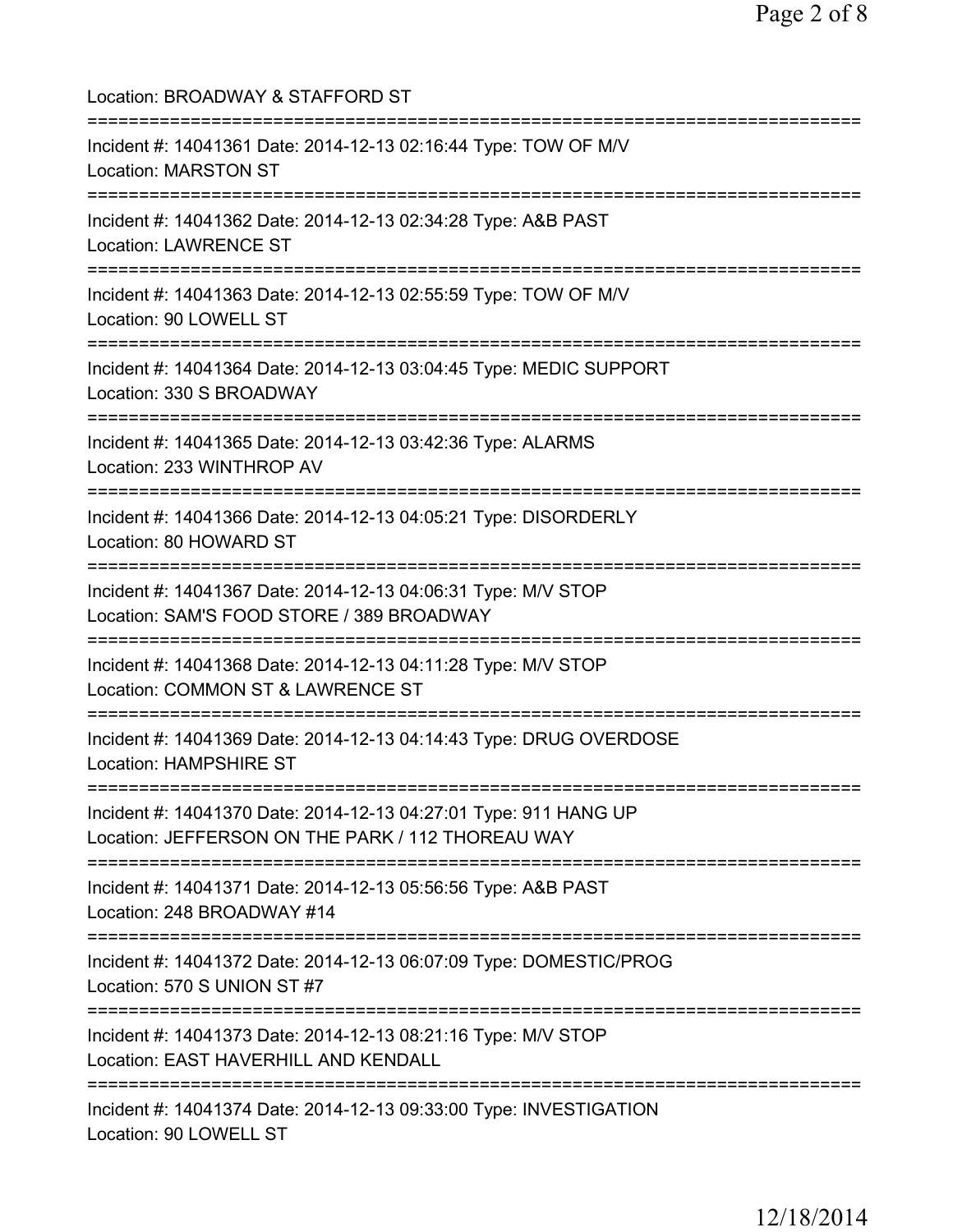| Incident #: 14041375 Date: 2014-12-13 10:15:23 Type: SPECIAL CHECK<br>Location: 300 CANAL ST                                                               |
|------------------------------------------------------------------------------------------------------------------------------------------------------------|
| Incident #: 14041376 Date: 2014-12-13 10:29:46 Type: LOUD NOISE<br>Location: 9 EASTON ST                                                                   |
| Incident #: 14041377 Date: 2014-12-13 10:38:59 Type: 209A/SERVE<br>Location: 88 BEACON ST                                                                  |
| Incident #: 14041378 Date: 2014-12-13 11:05:32 Type: A&B PAST<br>Location: 9 EASTON ST                                                                     |
| Incident #: 14041379 Date: 2014-12-13 11:11:52 Type: M/V STOP<br>Location: 301 HAVERHILL ST                                                                |
| Incident #: 14041380 Date: 2014-12-13 11:25:48 Type: CK WELL BEING<br>Location: 150 WEST ST                                                                |
| Incident #: 14041381 Date: 2014-12-13 11:47:05 Type: STOLEN PROP<br>Location: LAWRENCE HIGH SCHOOL / 71 N PARISH RD<br>=================================== |
| Incident #: 14041382 Date: 2014-12-13 11:56:25 Type: STOL/MV/PAS<br>Location: 239 BROADWAY                                                                 |
| Incident #: 14041383 Date: 2014-12-13 12:22:42 Type: 209A/VIOLATION<br>Location: 47 S BOWDOIN                                                              |
| Incident #: 14041384 Date: 2014-12-13 12:29:11 Type: THREATS<br>Location: 329 HIGH ST                                                                      |
| Incident #: 14041385 Date: 2014-12-13 12:48:27 Type: M/V STOP<br>Location: 2 TRINITY ST                                                                    |
| Incident #: 14041386 Date: 2014-12-13 13:09:15 Type: SUICIDE ATTEMPT<br>Location: BRADFORD ST & BROADWAY                                                   |
| Incident #: 14041387 Date: 2014-12-13 13:10:29 Type: ALARM/BURG<br>Location: 3 MARSHALLS WY                                                                |
| Incident #: 14041388 Date: 2014-12-13 13:40:23 Type: A&B PAST<br>Location: 169 HAVERHILL ST #7                                                             |
|                                                                                                                                                            |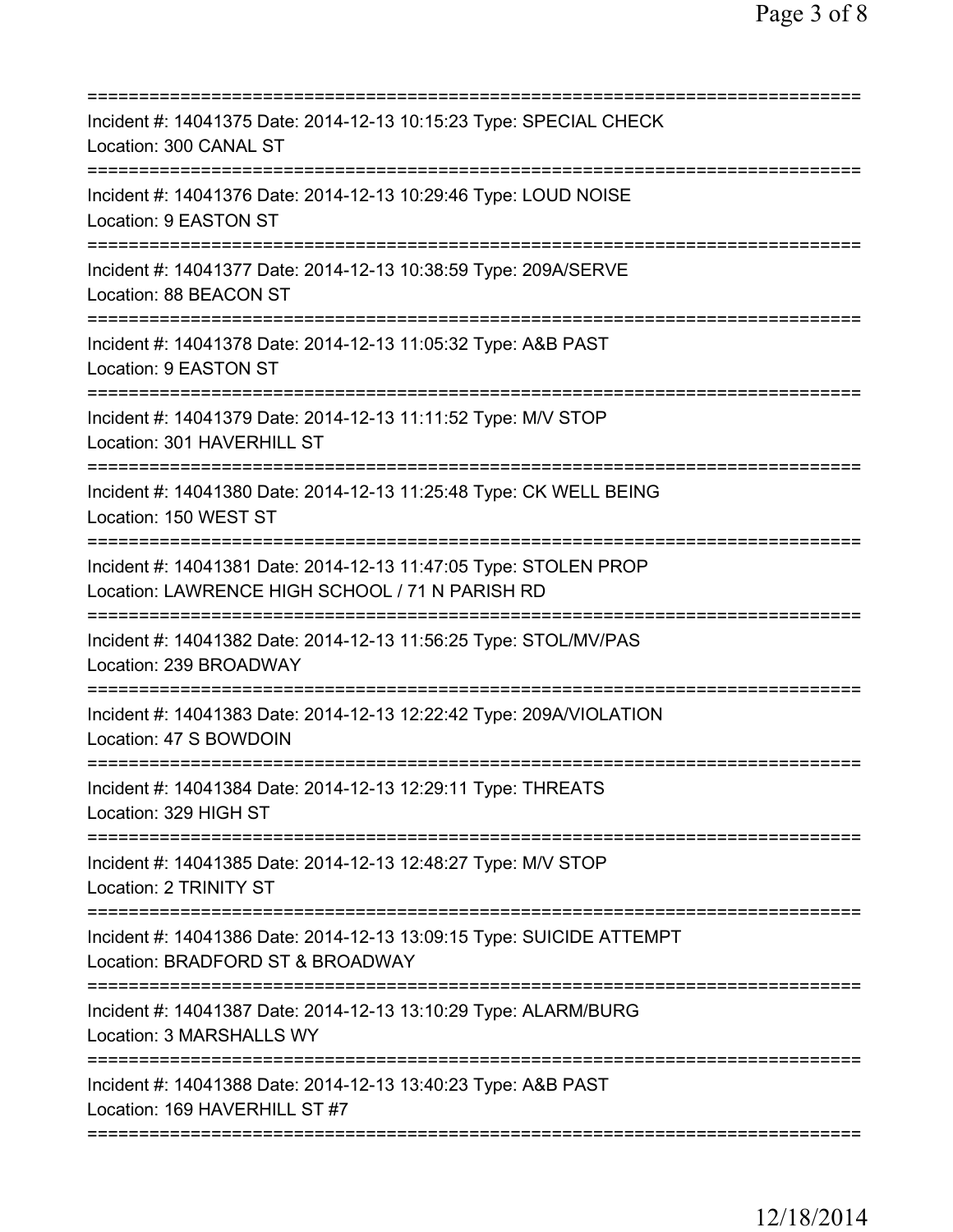| Incident #: 14041389 Date: 2014-12-13 13:44:46 Type: ALARMS<br>Location: 200 COMMON ST                             |
|--------------------------------------------------------------------------------------------------------------------|
| Incident #: 14041390 Date: 2014-12-13 14:06:27 Type: MAL DAMAGE<br>Location: 37 EUTAW ST FL 3                      |
| Incident #: 14041391 Date: 2014-12-13 14:18:11 Type: M/V STOP<br>Location: HAVERHILL ST & ROYAL ST                 |
| Incident #: 14041392 Date: 2014-12-13 14:34:45 Type: DOMESTIC/PROG<br>Location: 79 SHAWSHEEN RD                    |
| Incident #: 14041393 Date: 2014-12-13 14:37:08 Type: DISTURBANCE<br>Location: 495 HAMPSHIRE ST                     |
| Incident #: 14041394 Date: 2014-12-13 14:47:45 Type: LOUD NOISE<br>Location: 69 CAMBRIDGE ST                       |
| Incident #: 14041396 Date: 2014-12-13 15:09:24 Type: DRUG VIO<br>Location: 311 E HAVERHILL ST                      |
| Incident #: 14041395 Date: 2014-12-13 15:12:15 Type: M/V STOP<br>Location: 82 KNOX ST                              |
| =====================<br>Incident #: 14041397 Date: 2014-12-13 15:21:01 Type: M/V STOP<br>Location: 125 MARSTON ST |
| Incident #: 14041399 Date: 2014-12-13 15:23:55 Type: MISSING PERS<br>Location: 313 HIGH ST                         |
| Incident #: 14041398 Date: 2014-12-13 15:38:02 Type: M/V STOP<br>Location: 35 CLARKE ST                            |
| Incident #: 14041401 Date: 2014-12-13 15:57:12 Type: HIT & RUN M/V<br>Location: COMMON ST & JACKSON ST #1          |
| Incident #: 14041400 Date: 2014-12-13 15:57:55 Type: DISTURBANCE<br>Location: 227 PARK ST FL 1                     |
| Incident #: 14041403 Date: 2014-12-13 16:54:35 Type: ANIMAL COMPL<br><b>Location: AMES &amp; LOWELL</b>            |
| Incident #: 14041402 Date: 2014-12-13 16:54:37 Type: M/V STOP                                                      |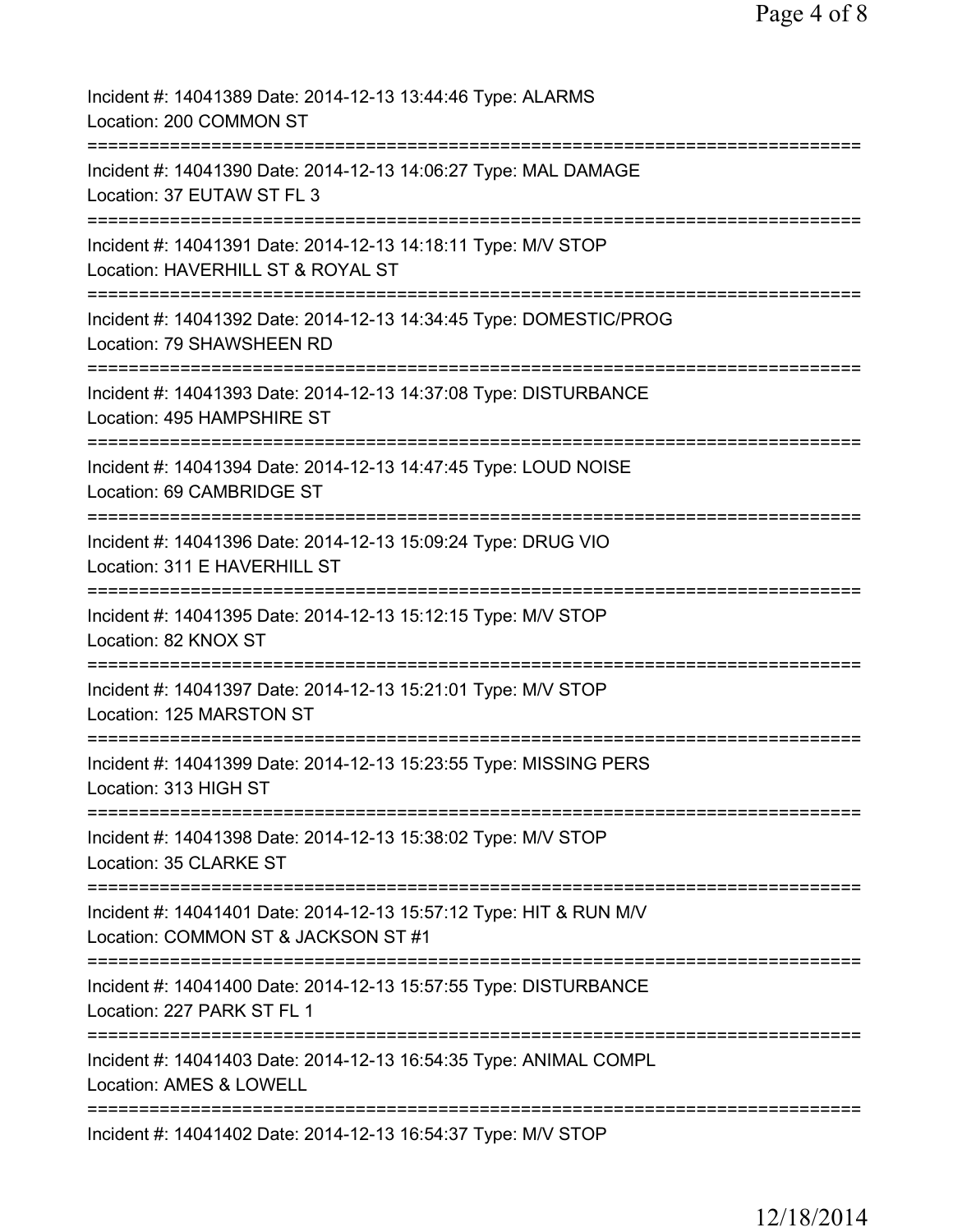Location: COMMON ST & HAMPSHIRE ST =========================================================================== Incident #: 14041404 Date: 2014-12-13 16:56:05 Type: MEDIC SUPPORT Location: 362 ESSEX ST #308 =========================================================================== Incident #: 14041405 Date: 2014-12-13 17:09:54 Type: SUICIDE ATTEMPT Location: 305 PROSPECT ST =========================================================================== Incident #: 14041406 Date: 2014-12-13 17:16:26 Type: MV/BLOCKING Location: 99 METHUEN ST =========================================================================== Incident #: 14041407 Date: 2014-12-13 17:30:06 Type: SUS PERS/MV Location: HEY ST & PLEASANT ST =========================================================================== Incident #: 14041408 Date: 2014-12-13 17:41:06 Type: MAN DOWN Location: WENDYS / 55 HAMPSHIRE ST =========================================================================== Incident #: 14041409 Date: 2014-12-13 17:47:24 Type: NOISE ORD Location: 66 ELM ST FL 1 =========================================================================== Incident #: 14041410 Date: 2014-12-13 17:49:53 Type: SUS PERS/MV Location: HIGH ST & PLEASANT ST =========================================================================== Incident #: 14041411 Date: 2014-12-13 17:50:39 Type: M/V STOP Location: S UNION ST & WINTHROP AV =========================================================================== Incident #: 14041412 Date: 2014-12-13 18:02:22 Type: M/V STOP Location: 276 BROADWAY =========================================================================== Incident #: 14041413 Date: 2014-12-13 18:06:07 Type: M/V STOP Location: S UNION ST & WINTHROP AV =========================================================================== Incident #: 14041414 Date: 2014-12-13 18:09:12 Type: SUS PERS/MV Location: GRAINGER / 121 MARSTON ST =========================================================================== Incident #: 14041415 Date: 2014-12-13 18:50:59 Type: M/V STOP Location: HAVERHILL ST & WEST ST =========================================================================== Incident #: 14041416 Date: 2014-12-13 19:05:57 Type: NOISE ORD Location: 73 BAILEY ST FL 1 =========================================================================== Incident #: 14041417 Date: 2014-12-13 19:15:13 Type: FIRE Location: 27 MT VERNON CIR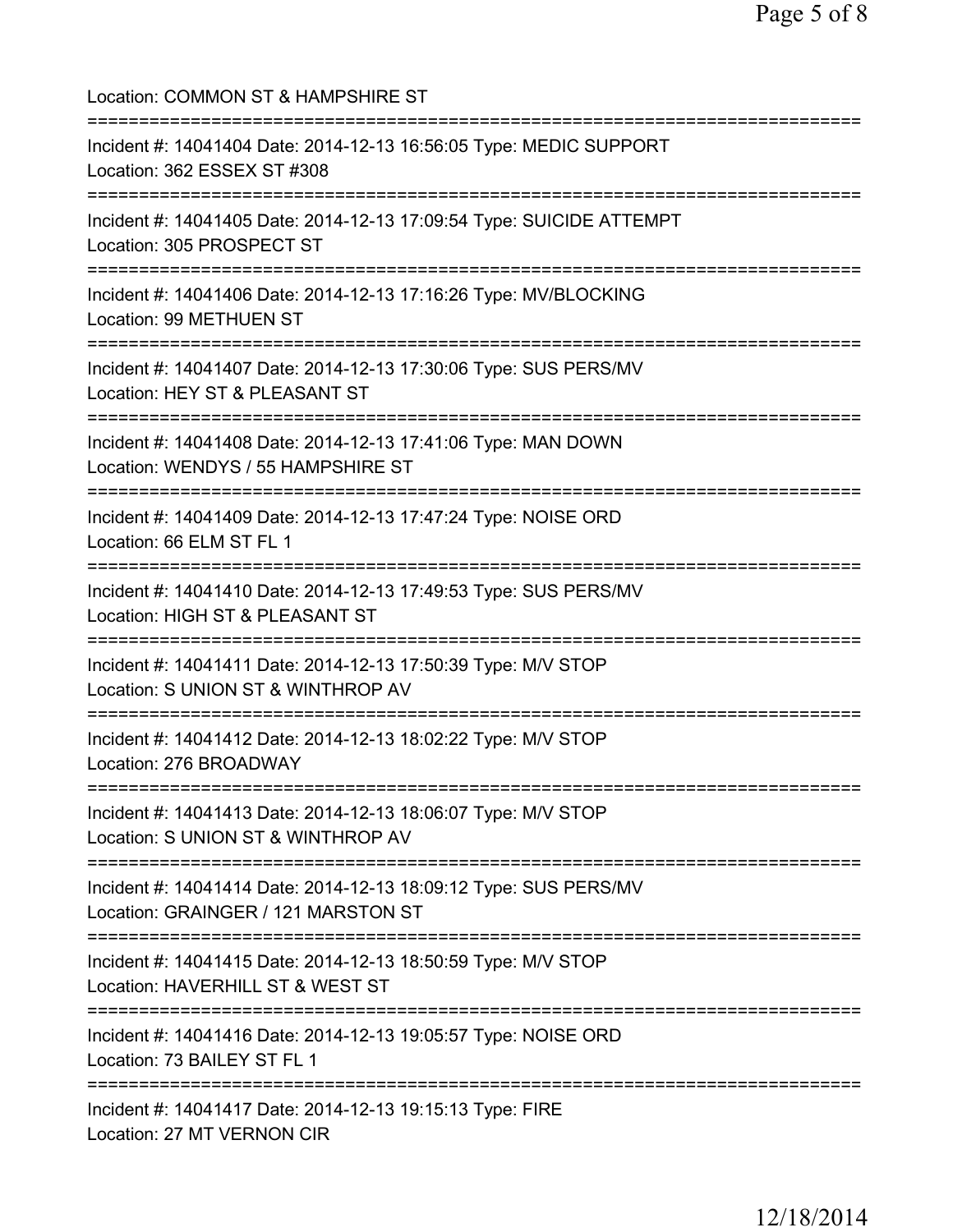| Incident #: 14041418 Date: 2014-12-13 19:21:37 Type: STOL/MV/PAS<br>Location: 9 HOME ST                                           |
|-----------------------------------------------------------------------------------------------------------------------------------|
| Incident #: 14041419 Date: 2014-12-13 19:32:47 Type: M/V STOP<br>Location: MERRIMACK ST & S BROADWAY                              |
| Incident #: 14041420 Date: 2014-12-13 19:46:29 Type: NOISE ORD<br>Location: 9 EASTON ST FL 2                                      |
| Incident #: 14041421 Date: 2014-12-13 19:47:04 Type: MEDIC SUPPORT<br>Location: 35 COMMON ST #113                                 |
| Incident #: 14041422 Date: 2014-12-13 20:03:13 Type: TOW OF M/V<br>Location: LOWELL & HAMPSHIRE                                   |
| Incident #: 14041423 Date: 2014-12-13 20:04:21 Type: TENANT PROB<br>Location: 3 RESERVOIR DR FL 2<br>======================       |
| Incident #: 14041424 Date: 2014-12-13 20:09:23 Type: AUTO ACC/PI<br>Location: BERKELEY ST & KNOX ST<br>========================== |
| Incident #: 14041425 Date: 2014-12-13 21:07:01 Type: M/V STOP<br>Location: 50 BROADWAY                                            |
| Incident #: 14041426 Date: 2014-12-13 21:31:47 Type: ALARM/BURG<br>Location: CARVER ST AUTO BODY / 79 CARVER ST                   |
| Incident #: 14041427 Date: 2014-12-13 21:32:41 Type: M/V STOP<br>Location: TREMONT ST & WEST ST                                   |
| Incident #: 14041428 Date: 2014-12-13 21:36:11 Type: DOMESTIC/PROG<br>Location: 103 UNION ST                                      |
| Incident #: 14041429 Date: 2014-12-13 21:39:41 Type: LOUD NOISE<br>Location: 4 SHERIDEN FL 1                                      |
| Incident #: 14041430 Date: 2014-12-13 21:45:14 Type: ALARMS<br>Location: 20 ROYAL ST                                              |
| Incident #: 14041431 Date: 2014-12-13 21:55:39 Type: M/V STOP<br>Location: 109 UNION ST                                           |
|                                                                                                                                   |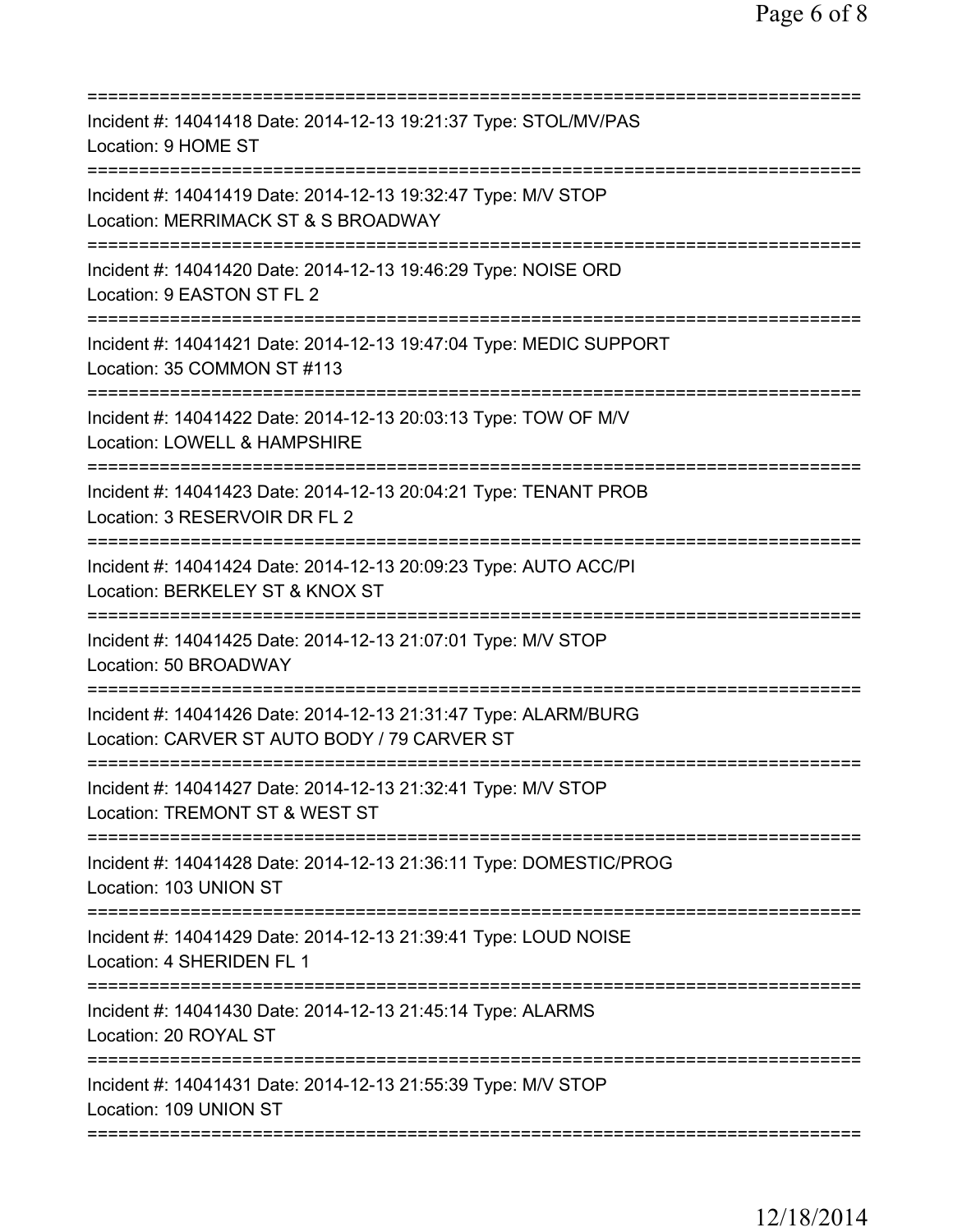| Incident #: 14041432 Date: 2014-12-13 22:02:04 Type: M/V STOP<br>Location: OLIVER SCHOOL / 183 HAVERHILL ST                |
|----------------------------------------------------------------------------------------------------------------------------|
| Incident #: 14041436 Date: 2014-12-13 22:06:26 Type: B&E/MV/PAST<br>Location: 76 BENNINGTON ST                             |
| Incident #: 14041433 Date: 2014-12-13 22:06:46 Type: SPECIAL CHECK<br>Location: BENNINGTON ST                              |
| Incident #: 14041434 Date: 2014-12-13 22:07:58 Type: MAN DOWN<br>Location: 104 EXETER ST<br>-============================= |
| Incident #: 14041435 Date: 2014-12-13 22:17:01 Type: NOISE ORD<br>Location: 143 S UNION ST FL 2<br>=================       |
| Incident #: 14041437 Date: 2014-12-13 22:35:46 Type: M/V STOP<br>Location: 188 BROADWAY                                    |
| Incident #: 14041440 Date: 2014-12-13 22:36:33 Type: B&E/MV/PAST<br>Location: 37 BENNINGTON ST                             |
| Incident #: 14041438 Date: 2014-12-13 22:42:02 Type: ALARM/BURG<br>Location: LAWRENCE SCHOOL DEPT / 255 ESSEX ST           |
| Incident #: 14041439 Date: 2014-12-13 22:42:19 Type: A&B D/W PAST<br>Location: 18 HANCOCK ST                               |
| Incident #: 14041441 Date: 2014-12-13 22:58:30 Type: M/V STOP<br>Location: PLEASENT TR & ALLSTON                           |
| Incident #: 14041442 Date: 2014-12-13 23:08:29 Type: SPECIAL CHECK<br>Location: 118 S UNON ST                              |
| Incident #: 14041443 Date: 2014-12-13 23:09:50 Type: UNKNOWN PROB<br>Location: 48 WARREN ST FL 2                           |
| =======================<br>Incident #: 14041444 Date: 2014-12-13 23:20:47 Type: NOISE ORD<br>Location: 61 MAPLE ST         |
| ======================<br>Incident #: 14041445 Date: 2014-12-13 23:23:22 Type: NOISE ORD<br>Location: 14 STEINER ST        |
| Incident #: 14041446 Date: 2014-12-13 23:29:18 Type: DRINKING PUBL                                                         |